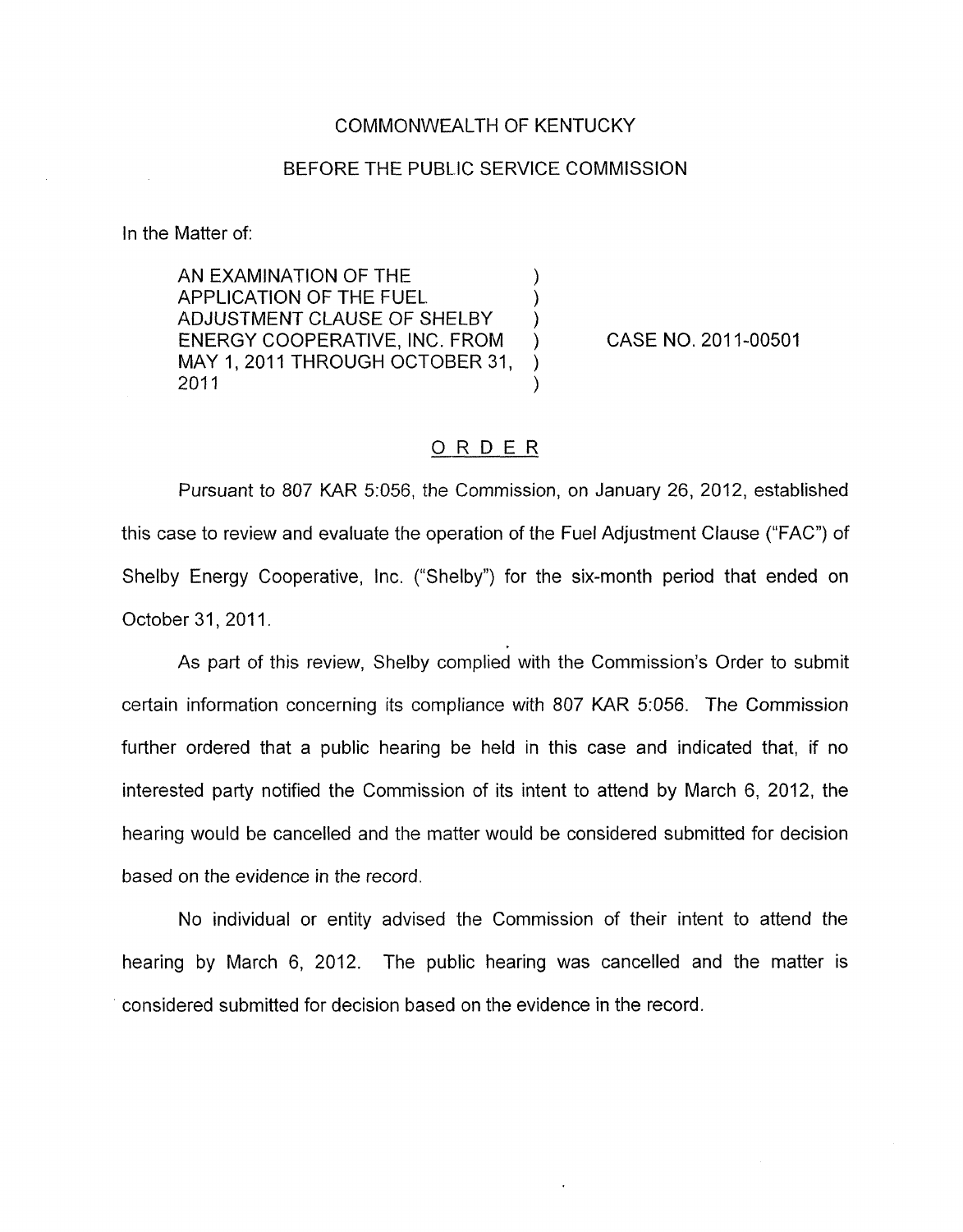The Commission, having considered the evidence in the record and being otherwise sufficiently advised, finds no evidence that Shelby has improperly calculated or applied its FAC charge.

IT IS THEREFORE ORDERED that the charges and credits applied by Shelby through the FAC for the period May 1, 2011 through October 31, 2011 are approved.



Ve Director

Case No. 2011-00501